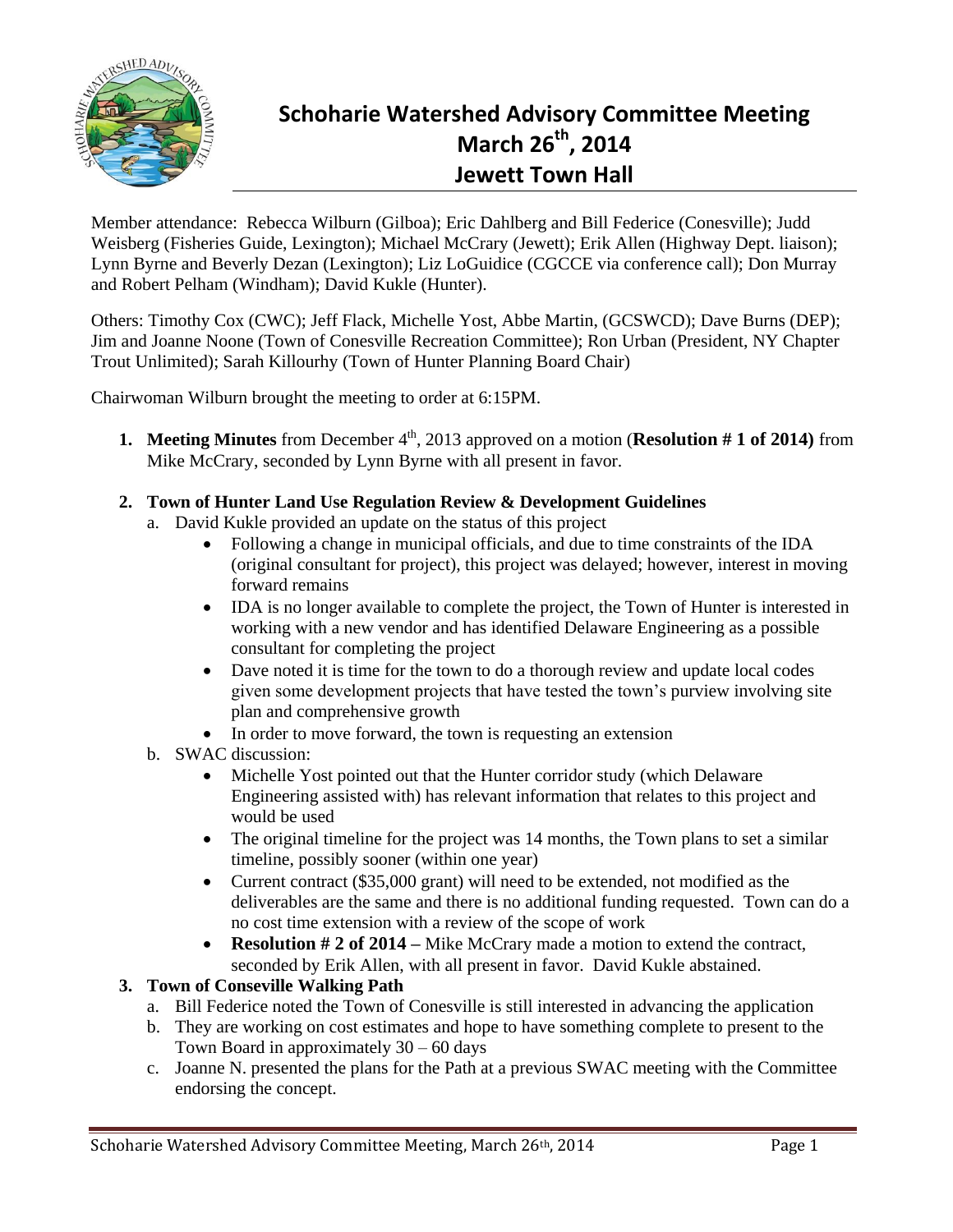# **4. Local Flood Analysis – Windham**

- a. Town of Windham with GCSWCD assistance submitted an application for \$33,860 to conduct a Local Flood Analysis of its population centers and to coordinate with the NY Rising Community Reconstruction program
- b. Jeff F. provided summary of project plans
	- The FEMA Floodplain model will be used to conduct a Local Flood Analysis (LFA) for approximately 15 miles along the Batavia Kill, from Windham to the Maplecrest flood retention structure, including three hamlets – Windham, Hensonville and Maplecrest
	- Windham was identified under the state's Community Reconstruction (CR) program during a second round of funding following Hurricane Irene and will receive up to \$3million for planning and project implementation. That planning will commence within the next  $1 - 2$  months.
	- In the Schoharie basin, Prattsville is the only other community in the CR program
	- The goal is to integrate the CR program initiative with the LFA engineering tool
		- i. The CR program identifies project ideas first and then runs them through the model to see if they would be good projects based on flood reduction and cost/benefit
		- ii. The LFA process shows all potential flood reduction options first and through a process of elimination based on community input and cost/benefit feasibility, projects are then identified. Doing the LFA geographically vs. project-based is preferred as it identifies the realm of flood reduction alternatives for a targeted area
	- iii. GCSWCD has a consultant on board doing Lexington's LFA and is proposing to add Windham to that contract to commence the study soon to coincide with the CR program initiative
	- iv. Milone & MacBroom (MMI) will do the first cut for Windham's LFA and the CR consultant (hired by NYSDOS) will likely do successive rounds of modeling to choose feasible solutions and prioritize based on community input
	- LFA runs multiple storm events through the model, up to the 100 year flood, and then inputs mitigation options (e.g., enlarge bridge or culvert restriction) to see impacts and quantify how much surface water may be reduced at different flows at specific locations.
	- The proposal requests \$33,860 to fund first round of modeling, data collection and identification of potential mitigation alternatives for Windham's study area. Other components in the scope of work will be picked up by the CR consultant.
	- **Resolution # 3 of 2014** Lynn Byrne made a motion to approve funding for the Windham LFA, Mike McCrary seconded with all in favor
- c. Flood Hazard Mitigation was added to SMIP categories and GCSWCD will facilitate LFAs in Hunter and Tannersville in the future. The studies not only identify a range of potential projects that quantify objective flood reduction using hydraulic data, they are also intended to provide communities better leverage when applying for funding from local, city, state and federal grant programs.

## **5. Schoharie Watershed Month (Education and Outreach)**

- a. Application submitted on behalf of the SWM Planning committee for \$2,485 of the \$3,735 budget to offset costs associated with the month's activities.
- b. Michelle summarized SWM, an annual E/O program on watershed resources and activities
	- There is a calendar of events for the month that includes a range of activities:
		- 1. Student Art Exhibit, Hunter Gallery
		- 2. Community of Windham Foundation Avella memorial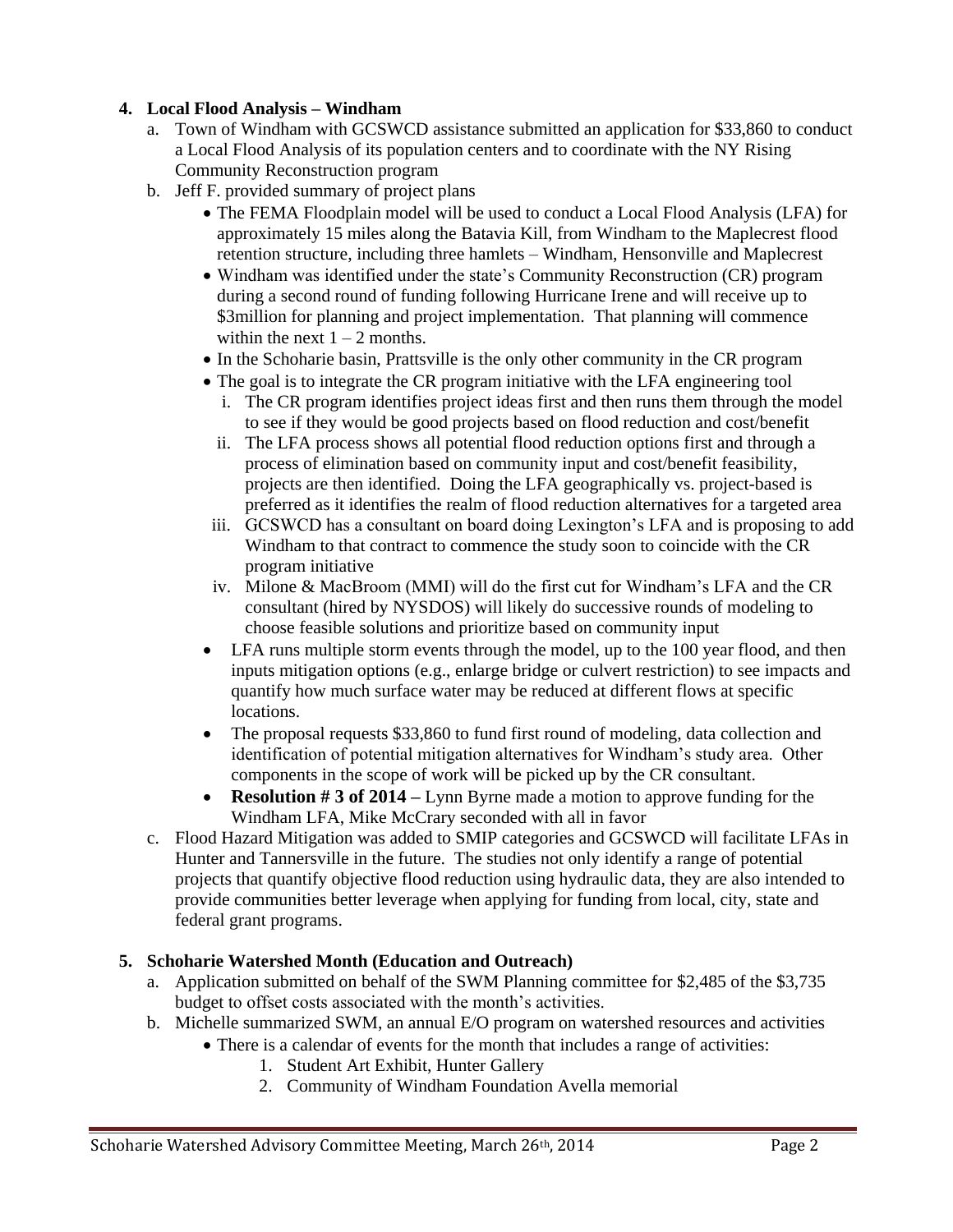- 3. Arm of the Sea Theater performance, *City That Drinks the Mountain Sky* Prattsville, May 10<sup>th</sup>
- 4. Rain Garden workshop, May  $10^{th}$ , Tannersville
- 5. Schoharie Reservoir Interpretive Bus tour, May  $31<sup>st</sup>$  with two guides
- 6. Kayak and canoe rentals, May  $31<sup>st</sup>$
- 7. Mrs. Puddleducks program for kids
- Most of the funding is needed for advertising expenses
- **Resolution # 4 of 2014 –** Judd Weisberg made motion to approve funding SWM application; David Kukle seconded; all in favor

## **6. Highway & Infrastructure**

- a. Glen Avenue (Village of Hunter) and Cranberry Road (Town of Hunter) are both in final design, both projects to be constructed this coming field season
- b. SMIP grant and FEMA & NY Empire State Devt funds will be used to cover project costs. The Town of Hunter is doing work in-house and funding amount should be enough.
- c. Glen Avenue
	- The Village's engineer has been waiting for FEMA decision on funding. GCSW is recommending constructing the original culvert this season, between the SMIP grant and ESD funds there should enough funds to pass the 100 yr. storm. If additional funds are needed, a request will be made
	- FEMA concern with lower culvert capacity, the Village can apply to SMIP in the future to upgrade that culvert
	- Site has a sewer line presenting installation challenges (max. depth 1 foot)
	- Delaware Eng., the Village engineer, is waiting for cost of pre-cast culvert for price change, but that shouldn't push it over the budget
	- The question whether the tributary is a regulated stream was raised, and Dave B. commented he believes it is, and that brook trout inhabit the upstream reach. The stream has a steep gradient and perched culverts present natural fish passage barriers

## **7. Memorandum of Understanding (MOU)**

- a. Additions with flood hazard mitigation, specifically conducting LFAs, were highlighted in yellow in the original MOU and handed out at the December 2013 meeting.
- b. Jeff and Michelle have reviewed with Mountaintop Supervisors and Mayors Association and will review with town boards this year (Windham done in February).
- c. Municipalities will be asked to renew for another five years. By renewing, communities are eligible to apply for the SMIP program.

## **8. Action Plan**

- a. Updates will be complete by May  $15<sup>th</sup>$
- b. Dave provided summary of Action Plan
	- Previous FADs had the USEPA identifying projects, with DEP working with contract agencies for design, permitting, landowner agreements, etc. – this was not a workable format
	- 2007 FAD moved to the Action Plan format which is a two year work plan
	- Action Plan (AP) includes all projects, not only SMIP funded projects
	- AP is updated every two years for the regulators and agency updates are done yearly
	- AP has multiple sections including current projects, completed projects, on-going projects, and executive summary
	- Rebecca suggested dropping completed projects after 3 years and put in an archive document, or remove them during renewal of MOUs or FAD cycle. There was agreement on removing after the three years.
	- A copy of the updated Action Plan will be sent to the committee when it is completed